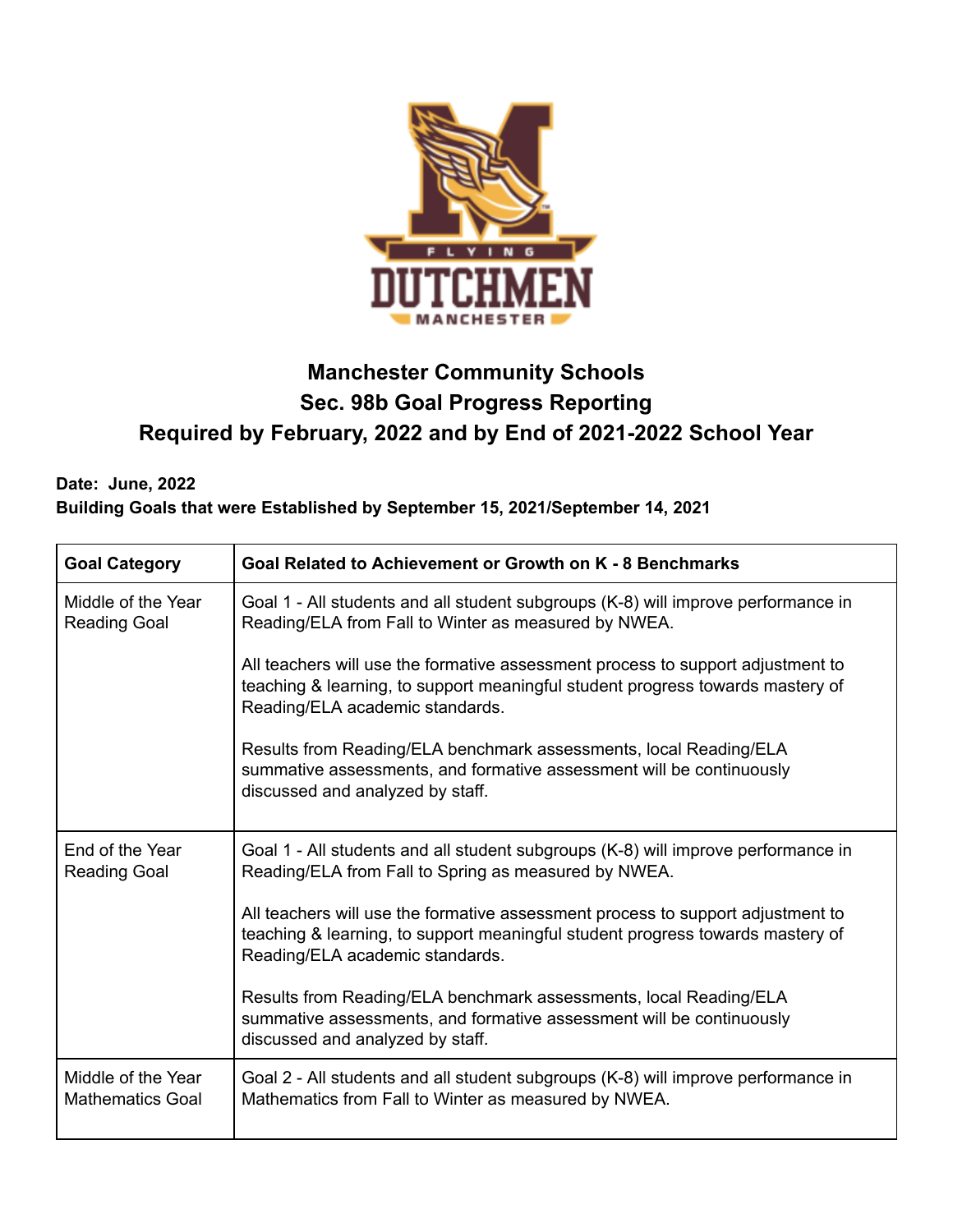|                                            | All teachers will use the formative assessment process to support adjustment to<br>teaching & learning, to support meaningful student progress towards mastery of<br>Math academic standards.<br>Results from Math benchmark assessments, local Math summative<br>assessments, and formative assessment will be continuously discussed and<br>analyzed by staff.                                                                                                                        |
|--------------------------------------------|-----------------------------------------------------------------------------------------------------------------------------------------------------------------------------------------------------------------------------------------------------------------------------------------------------------------------------------------------------------------------------------------------------------------------------------------------------------------------------------------|
| End of the Year<br><b>Mathematics Goal</b> | Goal 2 - All students and all student subgroups (K-8) will improve performance in<br>Mathematics from Fall to Spring as measured by NWEA.<br>All teachers will use the formative assessment process to support adjustment to<br>teaching & learning, to support meaningful student progress towards mastery of<br>Math academic standards.<br>Results from Math benchmark assessments, local Math summative<br>assessments, and formative assessment will be continuously discussed and |
|                                            | analyzed by staff.                                                                                                                                                                                                                                                                                                                                                                                                                                                                      |

### **Table A: Achievement or Growth on Benchmark Assessment: 2020-2021 Summary: NWEA Mean RIT**

| <b>Reporting Category</b> | By February 1 |       |         | <b>Before End of Year</b> |
|---------------------------|---------------|-------|---------|---------------------------|
|                           | Reading       | Math  | Reading | Math                      |
| <b>All Students</b>       | 194           | 194.5 | 198.04  | 203.94                    |
| Econ. Disadvantaged       | 194           | 191   | 191.11  | 195.71                    |
| <b>Special Education</b>  | 192           | 187   | 190.16  | 195.04                    |
| English Learner           | 188           | 194.2 | 171.33  | 186.33                    |
| Female                    | 195           | 194   | 199.94  | 203.14                    |
| Male                      | 193           | 195   | 196.47  | 204.62                    |
| African American          | 175.6         | 169.2 | 175.6   | 177.43                    |
| Asian American            | 175           | 160.5 | 191.25  | 179.8                     |
| Caucasian                 | 195           | 193   | 198.45  | 204.6                     |
| Hispanic                  | 199           | 182   | 198.43  | 207.46                    |

#### **Table B: Achievement or Growth on Benchmark Assessment - 2021-2022 By Student Demographics**

| <b>Reporting Category</b>                    | By February, 2022 | No Later than                  |
|----------------------------------------------|-------------------|--------------------------------|
| Suggest reporting on<br>subgroups where n≥30 |                   | <b>Last Day of School Year</b> |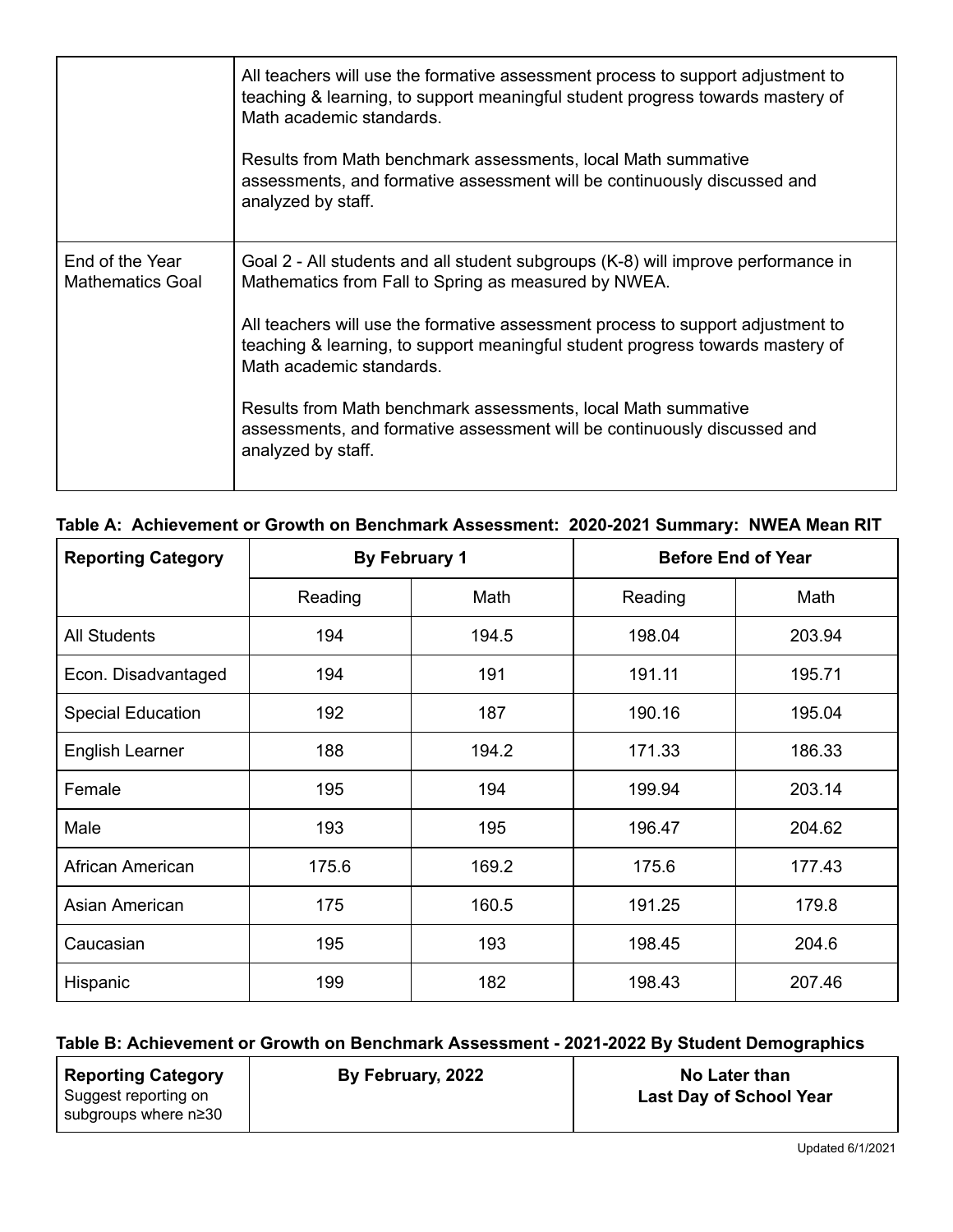|                          | Reading | Math | Reading | Math |
|--------------------------|---------|------|---------|------|
| <b>All Students</b>      | 196     | 199  | 198     | 202  |
| Econ. Disadvantaged      | 193     | 196  | 196     | 200  |
| <b>Special Education</b> | 178     | 180  | 182     | 186  |
| <b>English Learner</b>   | 192     | 198  | 175     | 192  |
| Female                   | 198     | 199  | 200     | 202  |
| Male                     | 193     | 199  | 196     | 202  |
| African American         | 176     | 178  | 182     | 186  |
| Asian American           | 191     | 178  | 183     | 185  |
| Caucasian                | 196     | 199  | 198     | 203  |
| Hispanic                 | 210     | 213  | 198     | 205  |

**Table C: Achievement or Growth on Benchmark Assessment - By Grade Level: 2021-2022 School Year: NWEA Mean RIT Score**

| <b>Reporting Category</b><br>Suggest reporting on<br>subgroups where n≥30 | By February, 2022           |                          | No Later than<br><b>Last Day of School Year</b> |             |
|---------------------------------------------------------------------------|-----------------------------|--------------------------|-------------------------------------------------|-------------|
|                                                                           | Reading (Fall to<br>Winter) | Math (Fall to<br>Winter) | Reading                                         | Math        |
| Kindergarten                                                              | 140.6-150.7                 | 148-155.3                | 140.7-156.9                                     | 148.3-161.4 |
| <b>First Grade</b>                                                        | 158.6-163.2                 | 161.7-169.1              | 158.6-172.1                                     | 161.1-174.1 |
| Second Grade                                                              | 175.6-184.3                 | 180.2-185.6              | 176.1-187.9                                     | 180.7-192.2 |
| <b>Third Grade</b>                                                        | 192-197.4                   | 191.3-198                | 192-200.6                                       | 191.1-203.7 |
| <b>Fourth Grade</b>                                                       | 201.1-205.7                 | 202.7-206.3              | 202.4-208.4                                     | 203.2-213.6 |
| <b>Fifth Grade</b>                                                        | 204.3-207.5                 | 208.7-212.3              | 204.4-211                                       | 209.2-216.4 |
| Sixth Grade                                                               | 214.3-215.9                 | 217.1-220.3              | 215.3-217.3                                     | 218.6-225.1 |
| Seventh Grade                                                             | 214.5-217.5                 | 218.9-223.3              | 213.7-220.7                                     | 218.9-225.8 |
| <b>Eighth Grade</b>                                                       | 218.6-222.6                 | 219.9-223.4              | 218.5-221.6                                     | 220.6-223.9 |

### **Table D: Achievement or Growth on Benchmark Assessment - By Mode of Instruction: 2021-2022 School Year: NWEA Mean RIT**

| <b>Reporting Category</b> | By February, 2022 | No Later than |
|---------------------------|-------------------|---------------|
|---------------------------|-------------------|---------------|